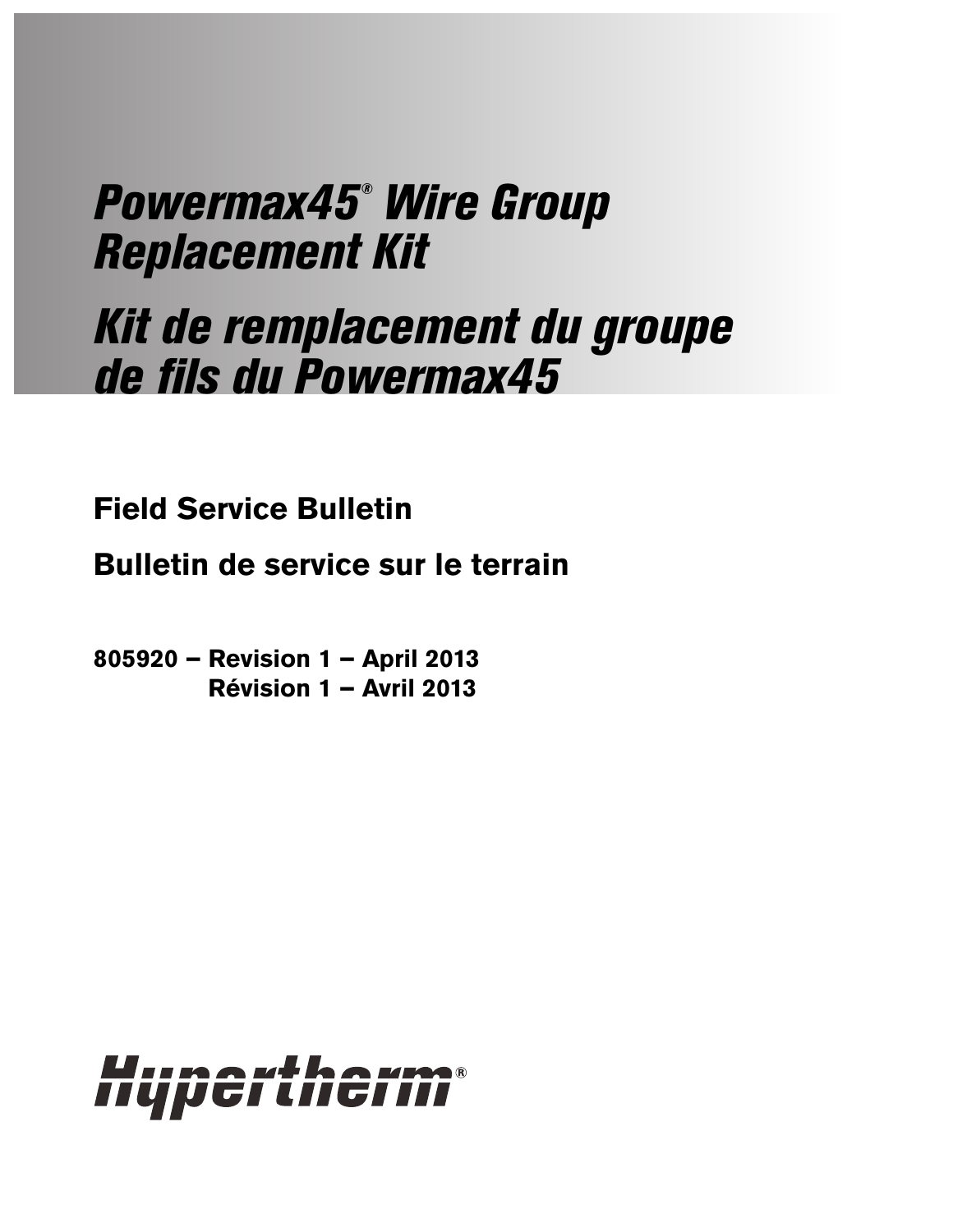Hypertherm, Inc. Etna Road, P.O. Box 5010 Hanover, NH 03755 USA 603-643-3441 Tel (Main Office) 603-643-5352 Fax (All Departments) info@hypertherm.com (Main Office Email) 800-643-9878 Tel (Technical Service)

technical.service@hypertherm.com (Technical Service Email) 800-737-2978 Tel (Customer Service) customer.service@hypertherm.com (Customer Service Email) 866-643-7711 Tel (Return Materials Authorization) 877-371-2876 Fax (Return Materials Authorization) return.materials@hypertherm.com (RMA email)

#### Hypertherm Plasmatechnik GmbH

Technologiepark Hanau Rodenbacher Chaussee 6 D-63457 Hanau-Wolfgang, Deutschland 49 6181 58 2100 Tel 49 6181 58 2134 Fax 49 6181 58 2123 (Technical Service)

#### Hypertherm (S) Pte Ltd.

82 Genting Lane Media Centre Annexe Block #A01-01 Singapore 349567, Republic of Singapore 65 6841 2489 Tel 65 6841 2490 Fax 65 6841 2489 (Technical Service)

#### Hypertherm (Shanghai) Trading Co., Ltd.

Unit 301, South Building 495 ShangZhong Road Shanghai, 200231 PR China 86-21-60740003 Tel 86-21-60740393 Fax

#### Hypertherm Europe B.V.

Vaartveld 9 4704 SE Roosendaal, Nederland 31 165 596907 Tel 31 165 596901 Fax 31 165 596908 Tel (Marketing) 31 165 596900 Tel (Technical Service) 00 800 4973 7843 Tel (Technical Service)

#### Hypertherm Japan Ltd.

Level 9, Edobori Center Building 2-1-1 Edobori, Nishi-ku Osaka 550-0002 Japan 81 6 6225 1183 Tel 81 6 6225 1184 Fax

#### Hypertherm Brasil Ltda.

Rua Bras Cubas, 231 – Jardim Maia Guarulhos, SP - Brasil CEP 07115-030 55 11 2409 2636 Tel 55 11 2408 0462 Fax

#### Hypertherm México, S.A. de C.V.

Avenida Toluca No. 444, Anexo 1, Colonia Olivar de los Padres Delegación Álvaro Obregón México, D.F. C.P. 01780 52 55 5681 8109 Tel 52 55 5683 2127 Fax

#### Hypertherm Korea Branch

#3904 Centum Leaders Mark B/D, 1514 Woo-dong, Haeundae-gu, Busan Korea, 612-889 82 51 747 0358 Tel 82 51 701 0358 Fax

© 2013 Hypertherm, Inc. All rights reserved. Tous droits réservés.

Powermax and Hypertherm are trademarks of Hypertherm, Inc. and may be registered in the United States and/or other countries. All other trademarks are the property of their respective holders.

Powermax et Hypertherm sont des marques d'Hypertherm, Inc. qui peuvent être déposées aux États-Unis et/ou dans d'autres pays. Toutes les autres marques commerciales sont la propriété de leurs détenteurs respectifs.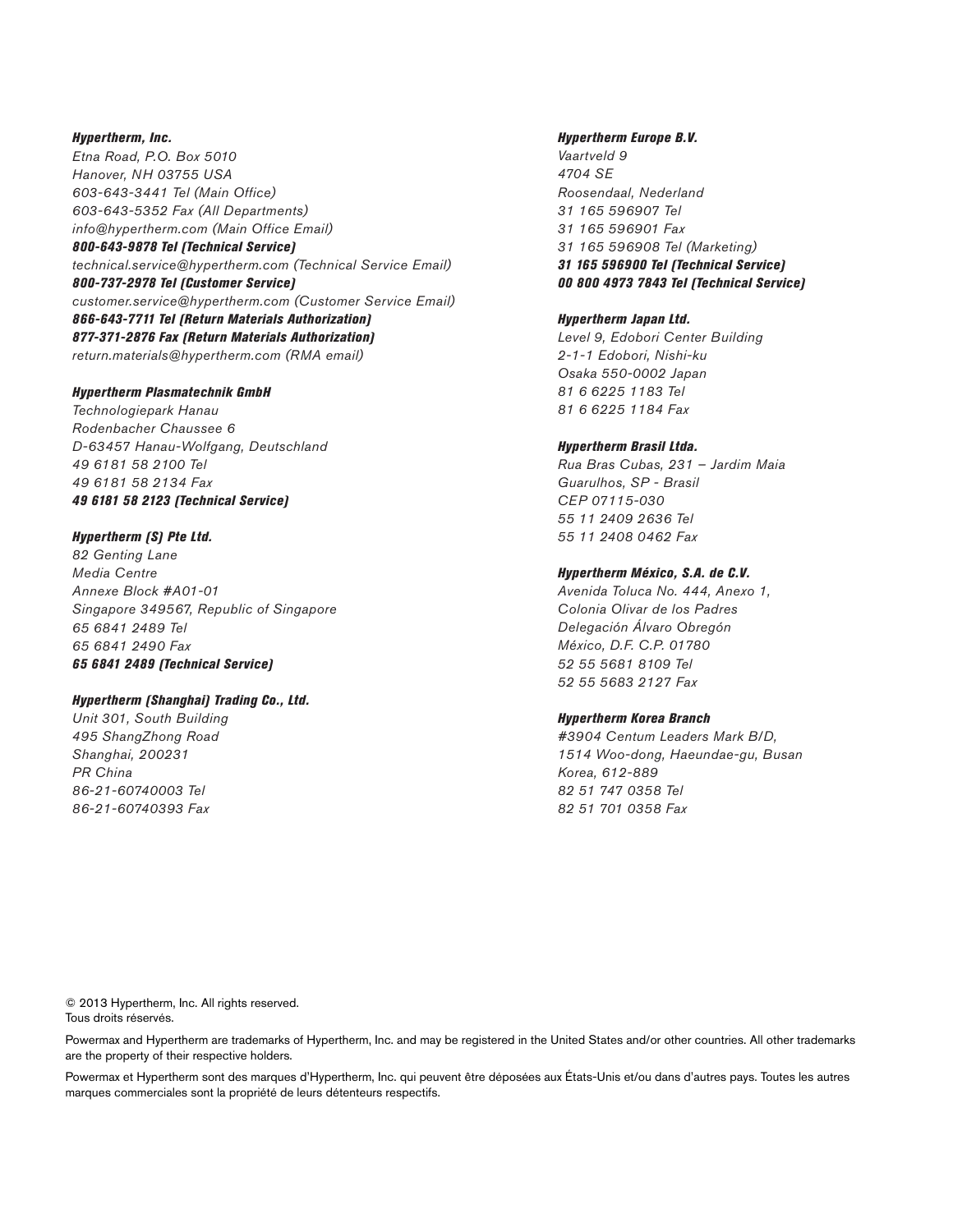

# **Introduction**

## **Purpose**

This field service bulletin describes the steps necessary to replace the wires in the Powermax45. Use kit number 229174 to replace the wires on a 230 V CE system or a 200 – 240 V CSA system. Use kit number 229183 to replace the wires on a 400 V CE system or a 480 V CSA system.

## **Tools and materials needed**

- #2 Phillips screwdriver
- #1 Phillips screwdriver

## **Kits**

| Kit number | <b>Description</b>                             | Quantity |
|------------|------------------------------------------------|----------|
| 229174     | Wire group: PMX45 230 V CE and 200 - 240 V CSA |          |
| 229183     | Wire group: PMX45 400 V CE and 480 V CSA       |          |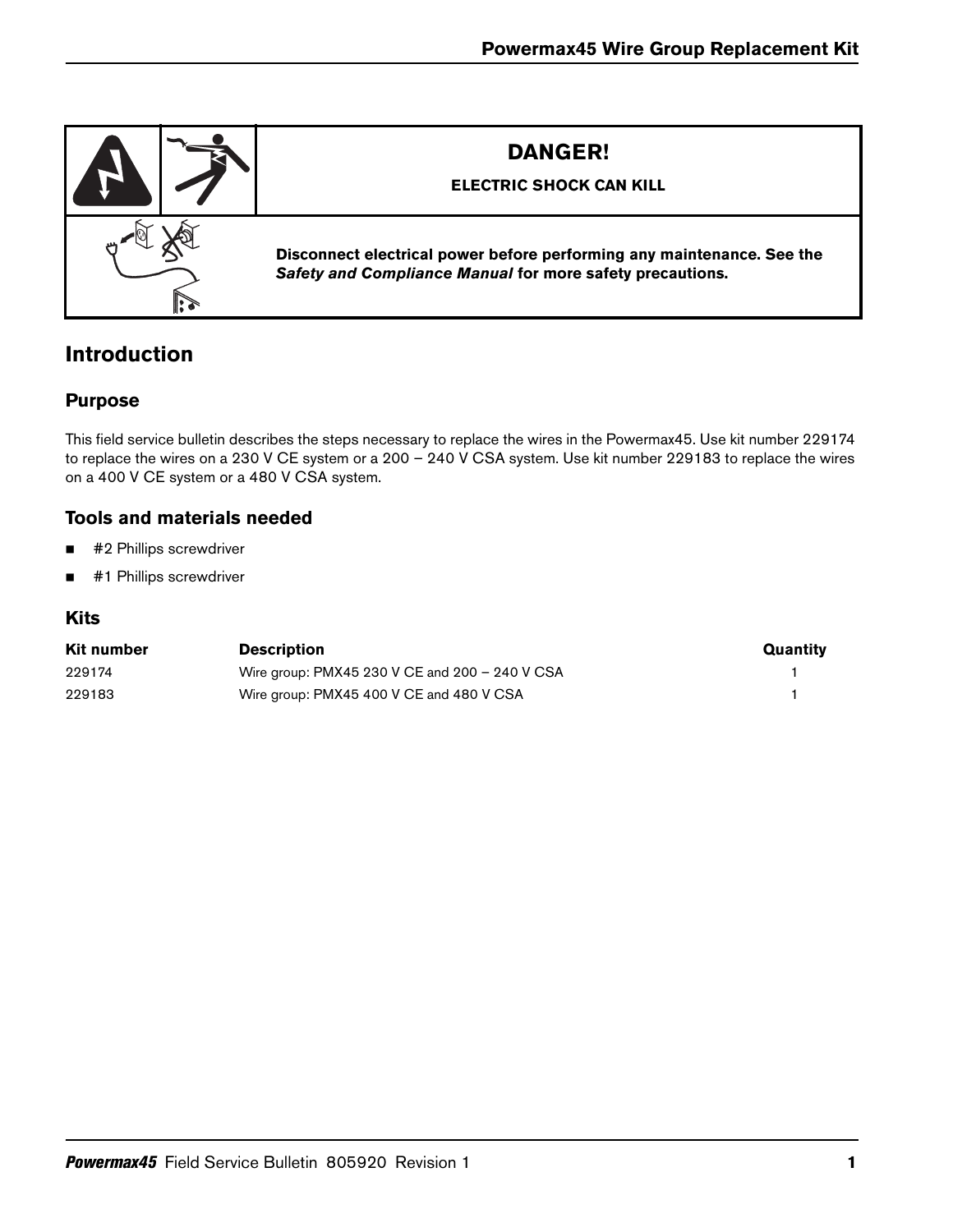# **Replace the wires (200 – 240 V CSA and 230 V CE)**

The replacement kit number for a 200 – 240 V CSA or 230 V CE wire group is 229174. The procedure below applies to the 200 – 240 V CSA and the 230 V CE systems only.

The wire group kit for the 200 – 240 V CSA/230 V CE Powermax45 includes the 5 wires shown below:



- 1. Turn OFF the power, disconnect the power cord, and disconnect the gas supply.
- 2. Use a #2 Phillips screwdriver to remove the 2 screws from the handle on the top of the power supply. Tip the end panels back slightly so that you can get the edges of the handle out from underneath them. Lift the cover off the power supply. Remove the Mylar® barrier that protects the power board.



### **CAUTION!**

**Static electricity can damage circuit boards. Use proper precautions when handling printed circuit boards.**

- **Store PC boards in anti-static containers.**
- **Wear a grounded wrist strap when handling PC boards.**
- 3. Remove the 4 screws attaching the power switch to the power supply.



- 4. Gently tilt the rear end panel away from the power supply and separate the power switch from the rear end panel.
- 5. Remove the power switch contactor wire (black and red wires) from the power switch. Remove the power switch contactor wire connector from the J6 connector on the power board. Discard the wire.
- 6. Install the new power switch contactor wire (black and red) in the same position you removed the old wire. Be sure the black and red wires are connected to the power switch in the proper position as shown in the figure on [page 3.](#page-4-0)
- 7. Tilt the power switch up so you can access the screws that attach the power board wires to the power switch.
- 8. Remove the 2 screws that secure the black and white power board wires to the bottom of the power switch.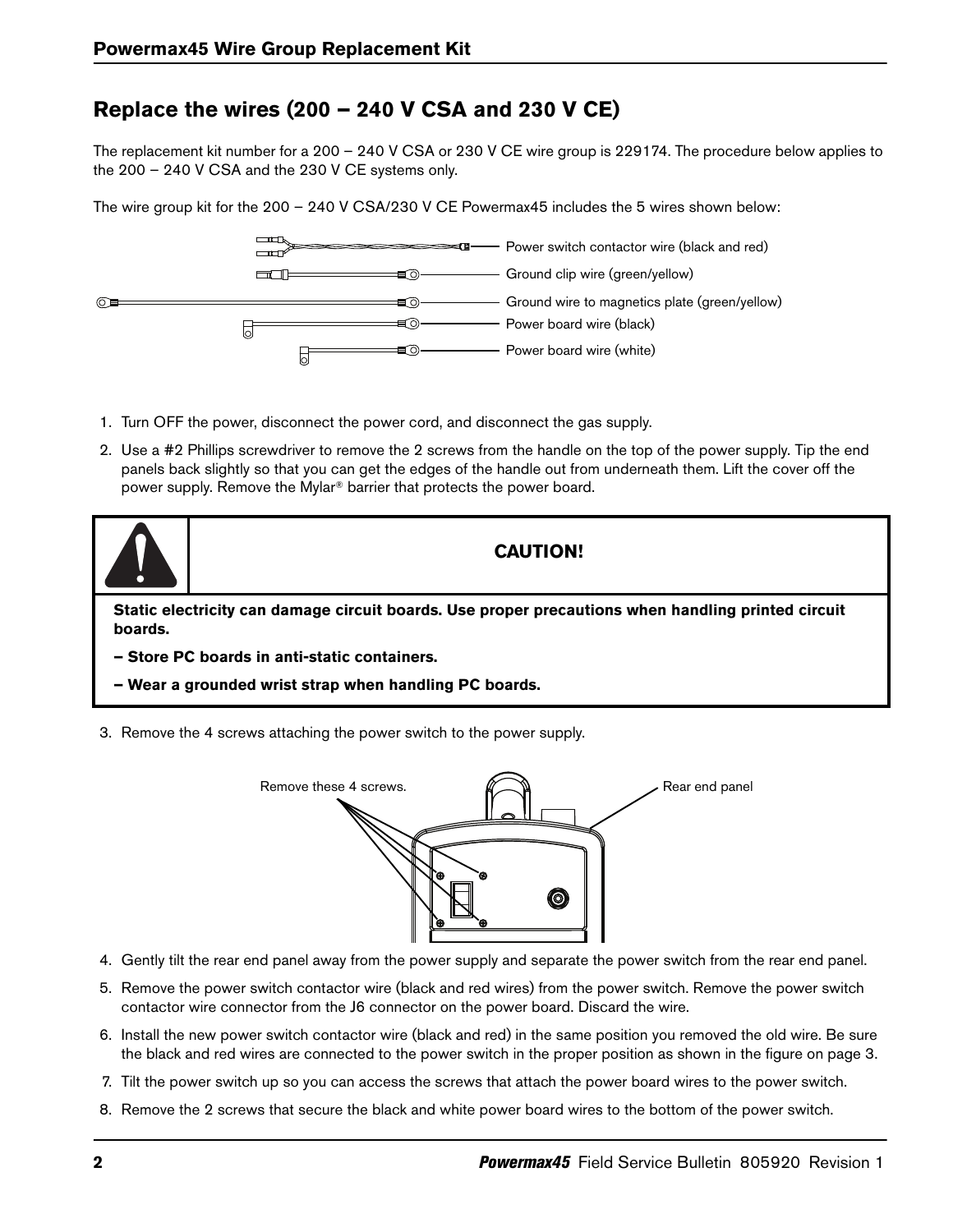- 9. Remove the 2 screws that secure the black and white power board wires to the power board. Discard the wires.
- 10. Install the 2 new black and white power board wires in the same positions you removed the old wires, as shown in the following figure.

<span id="page-4-0"></span>**Note:** Be sure the flat blades of the power board wires are facing up and are connected under the power switch terminals.

#### **Tighten the wire-mounting screws to 23.0 kg cm (20 in-lb.)**



- 11. Reinstall the power switch using the 4 screws removed earlier. Be sure the "I" on the switch is up and the "O" is down. Move the rear end cap into the proper position.
- 12. Detach the ground clip wire from the ground clip on the rear end panel.
- 13. Remove the screw that holds the ground clip wire, ground wire (to magnetics plate), and the thin green/yellow wire (to the machine torch interface). Remove the screw that connects the ground wire to the magnetics plate.
- 14. Discard the old ground clip wire and ground wire (to magnetics plate).
- 15. Install the wires to the heat sink post in the following order, using the screw removed earlier:
	- a. New ground clip wire (route behind the gas line as shown)
	- b. New ground wire (route behind the air filter hose to the magnetics plate)
	- c. Thin green/yellow machine torch interface wire (be sure to zip tie this wire and the ground wire to the air filter drain hose connector to prevent wire pinching)

#### **Tighten the wire-mounting screws to 23.0 kg cm (20 in-lb.)**

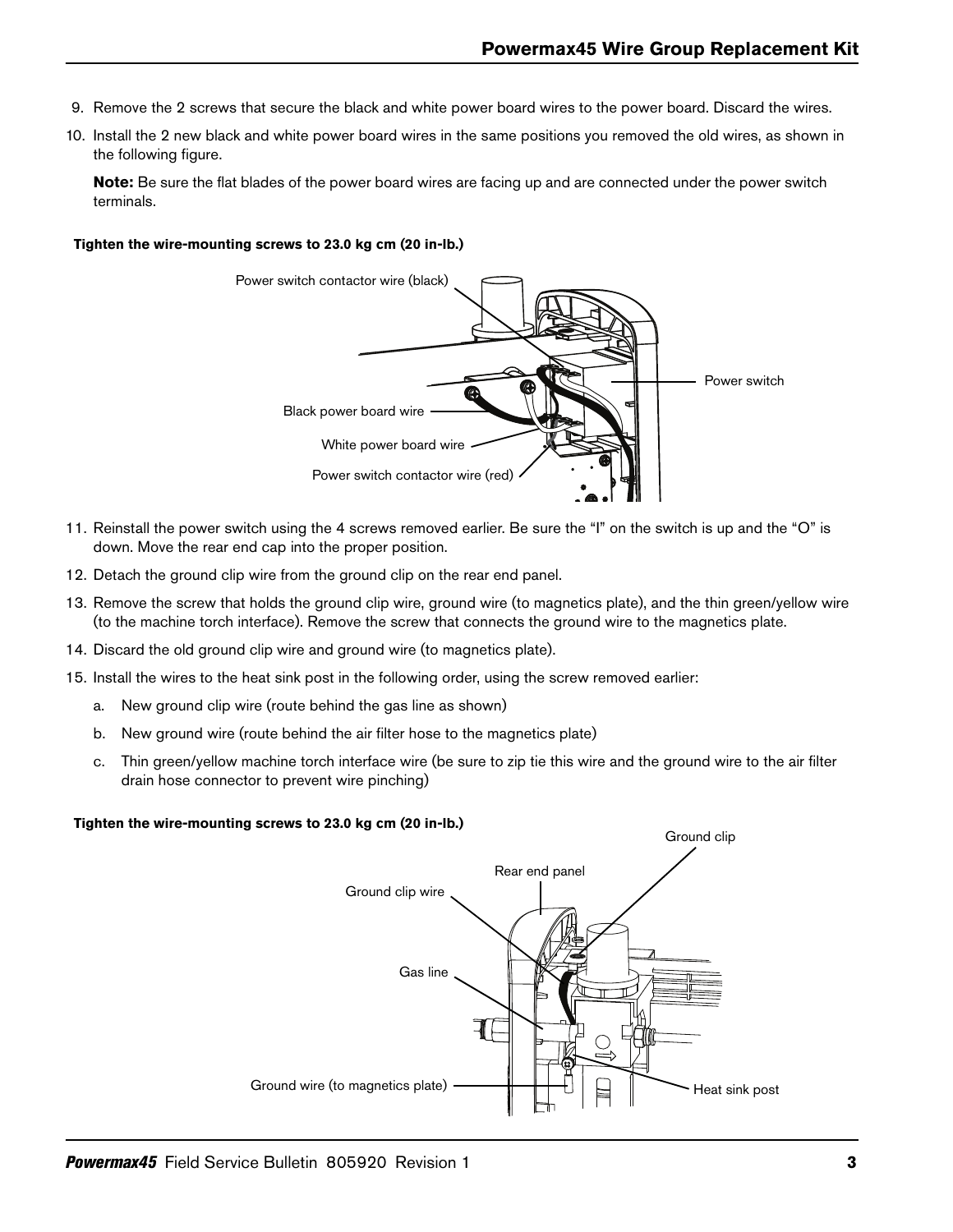- 16. Attach the ground clip wire to the ground clip, and attach the ground wire to the magnetics plate using the screw removed earlier.
- 17. Replace the Mylar cover over the power board.
- 18. Being careful not to pinch any wires, slide the cover back onto the power supply. Position the handles over the holes in the top of the cover, then use the 2 screws removed earlier to secure the cover.
- 19. Reconnect the gas supply and electrical power.

# **Replace the wires (400 V CE and 480 V CSA)**

The replacement kit number for a 400 V CE or 480 V CSA wire group is 229183. The procedure below applies to the 400 V CE and the 480 V CSA systems only.

The wire group kit for the 400 V CE/480 V CSA Powermax45 includes the 5 wires shown below:



- 1. Turn OFF the power, disconnect the power cord, and disconnect the gas supply.
- 2. Use a #2 Phillips screwdriver to remove the 2 screws from the handle on the top of the power supply. Tip the end panels back slightly so that you can get the edges of the handle out from underneath them. Lift the cover off the power supply. Remove the Mylar barrier that protects the power board.



## **CAUTION!**

**Static electricity can damage circuit boards. Use proper precautions when handling printed circuit boards.**

- **Store PC boards in anti-static containers.**
- **Wear a grounded wrist strap when handling PC boards.**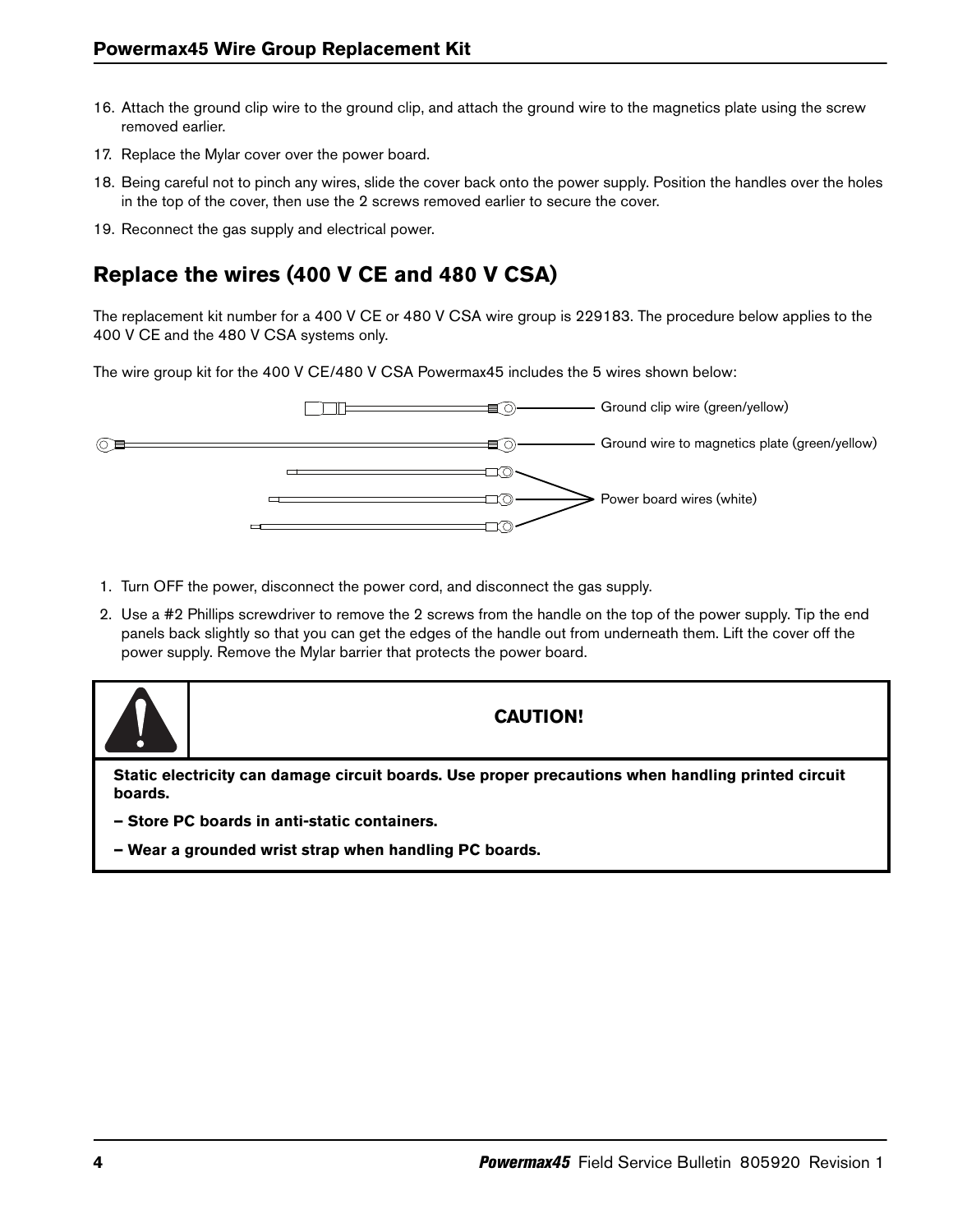3. Remove the screw holding the rotary switch handle, then remove the rotary switch handle and inner plastic grommet. Remove the 4 screws attaching the rotary switch to the power supply.



- 4. Gently tilt the rear end panel away from the power supply and separate the rotary switch from the rear end panel.
- 5. Tilt the rotary switch up so you can access the screws that attach the 3 power board wires to the rotary switch.
- 6. Loosen the 3 screws that secure the power board wires to the rotary switch and gently pull the wires out of the switch.
- 7. Remove the 3 screws that secure the power board wires to the power board. Discard the wires.
- 8. Install the 3 new power board wires in the same positions you removed the old wires, as shown in the following figure.

**Note:** Be sure to install the wires correctly, for example T1 wire to T1 position.

#### **Tighten the wire-mounting screws to 23.0 kg cm (20 in-lb.)**



- 9. Reinstall the rotary switch in the reverse order of removal using the 4 screws removed earlier. Be sure the "I" on the rotary switch handle is up. Move the rear end panel into the proper position.
- 10. Detach the ground clip wire from the ground clip.
- 11. Remove the screw that holds the ground clip wire, ground wire (to magnetics plate), and the thin green/yellow wire (to the machine torch interface). Remove the screw that connects the ground wire to the magnetics plate.
- 12. Discard the old ground clip wire and ground wire (to magnetics plate).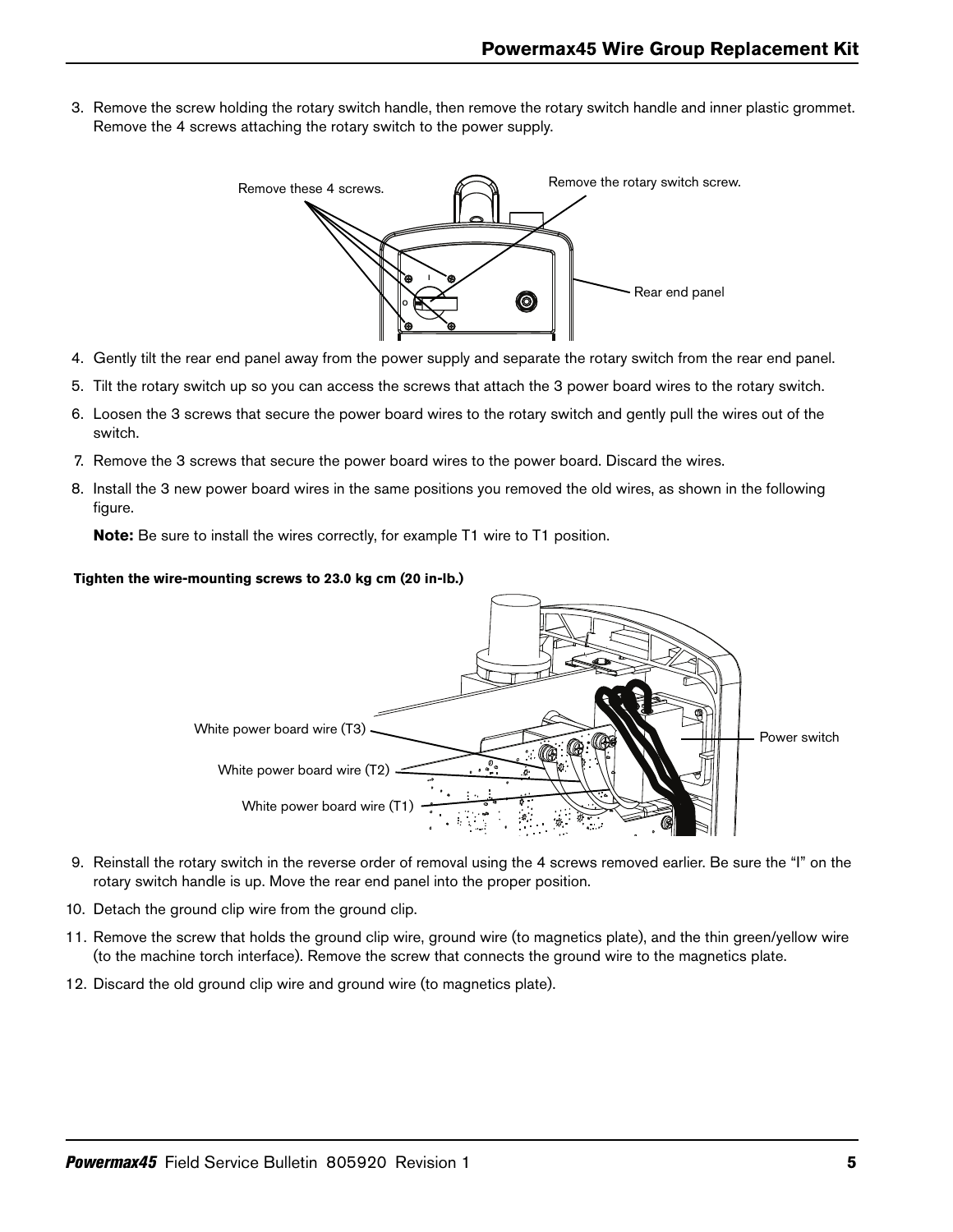- 13. Install the wires to the heat sink post in the following order, using the screw removed earlier:
	- a. New ground clip wire (route behind the gas line as shown)
	- b. New ground wire (route behind the air filter hose to the magnetics plate)
	- c. Thin green/yellow machine torch interface wire (be sure to zip tie this wire and the ground wire to the air filter drain hose connector to prevent wire pinching)

#### **Tighten the wire-mounting screws to 23.0 kg cm (20 in-lb.)**



Ground clip

- 14. Attach the ground clip wire to the ground clip, and attach the ground wire to the magnetics plate using the screw removed earlier.
- 15. Replace the Mylar cover over the power board.
- 16. Being careful not to pinch any wires, slide the cover back onto the power supply. Position the handles over the holes in the top of the cover, then use the 2 screws removed earlier to secure the cover.
- 17. Reconnect the gas supply and electrical power.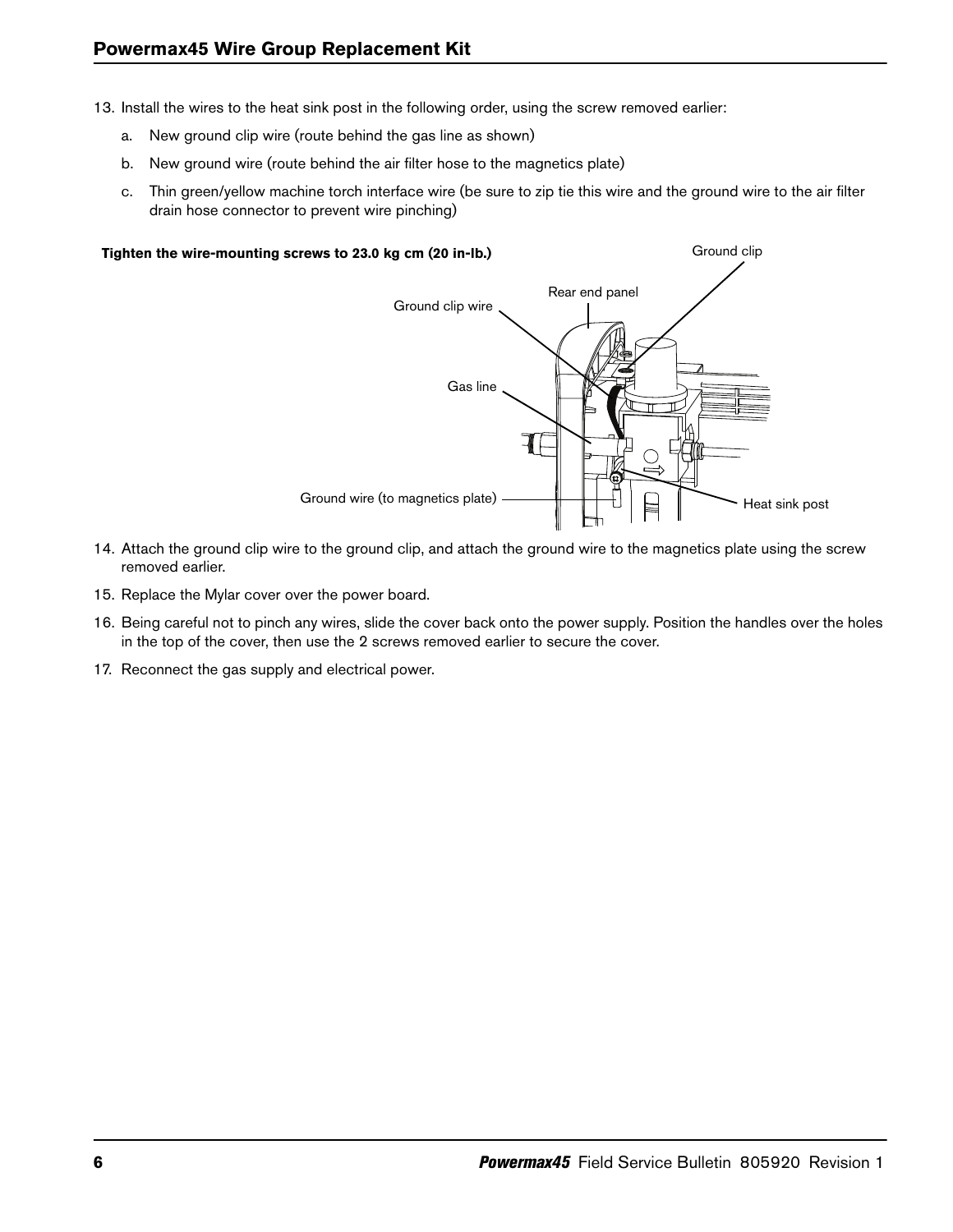

# **Introduction**

# **Objet**

Ce bulletin de service sur le terrain décrit les étapes nécessaires pour le remplacement des câbles du Powermax45. Utiliser le kit numéro 229174 pour remplacer les câbles d'un système 200 – 240 V CSA ou 230 V CE. Utiliser le kit numéro 229183 pour remplacer les câbles d'un système 400 V CE ou 480 V CSA.

## **Outils et matériel requis**

- Tournevis cruciforme n° 2
- $\blacksquare$  Tournevis cruciforme n° 1

## **Kits**

| Numéro de kit | <b>Description</b>                                   | Quantité |
|---------------|------------------------------------------------------|----------|
| 229174        | Groupe de câbles : PMX45 230 V CE et 200 - 240 V CSA |          |
| 229183        | Groupe de câbles : PMX45 400 V CE et 480 V CSA       |          |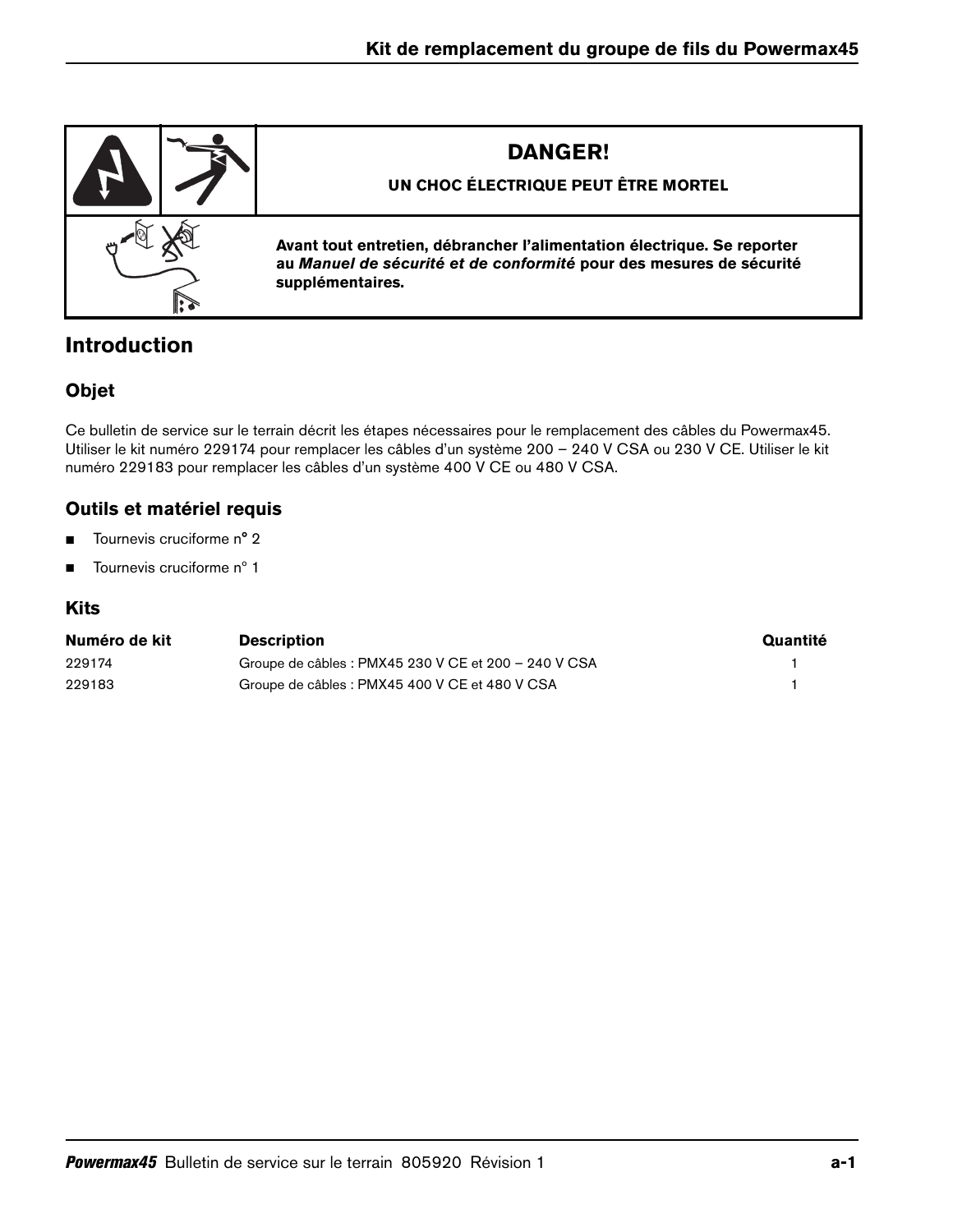# **Remplacement des câbles (200 – 240 V CSA et 230 V CE)**

Le numéro du kit de remplacement pour le groupe de câbles des systèmes 200 – 240 V CSA ou 230 V est 229174. La procédure ci-dessous s'applique uniquement aux systèmes 200 – 240 V CSA et 230 V CE.

Le kit de groupe de câbles pour les Powermax45 200 – 240 V CSA/230 V CE inclut les cinq câbles illustrés ci-dessous :



- 1. Couper l'alimentation (OFF), débrancher le cordon d'alimentation et débrancher l'alimentation en gaz.
- 2. Utiliser un tournevis cruciforme n° 2 pour déposer les deux vis de la poignée située sur le dessus de la source de courant. Basculer légèrement les panneaux d'extrémité de façon à en extraire les bords de la poignée d'en dessous. Retirer le couvercle de la source de courant en le levant. Déposer la barrière Mylar® qui protège le circuit imprimé d'alimentation.



**L'électricité statique peut endommager les cartes de circuits imprimés. Les précautions qui s'imposent doivent être respectées lors de la manipulation des cartes de circuits imprimés.**

- **Les cartes de circuits imprimés doivent être rangées dans des contenants antistatiques.**
- **L'utilisateur doit porter un bracelet antistatique lors de la manipulation des cartes de circuits imprimés.**
- 3. Déposer les quatre vis fixant l'interrupteur d'alimentation à la source de courant.



- 4. Éloigner délicatement le panneau d'extrémité arrière de la source de courant et retirer l'interrupteur d'alimentation du panneau arrière.
- 5. Retirer le câble du contacteur de l'interrupteur d'alimentation (noir et rouge) de l'interrupteur d'alimentation. Retirer le connecteur du câble du contacteur de l'interrupteur d'alimentation du connecteur J6 sur le circuit imprimé d'alimentation. Mettre le câble au rebut.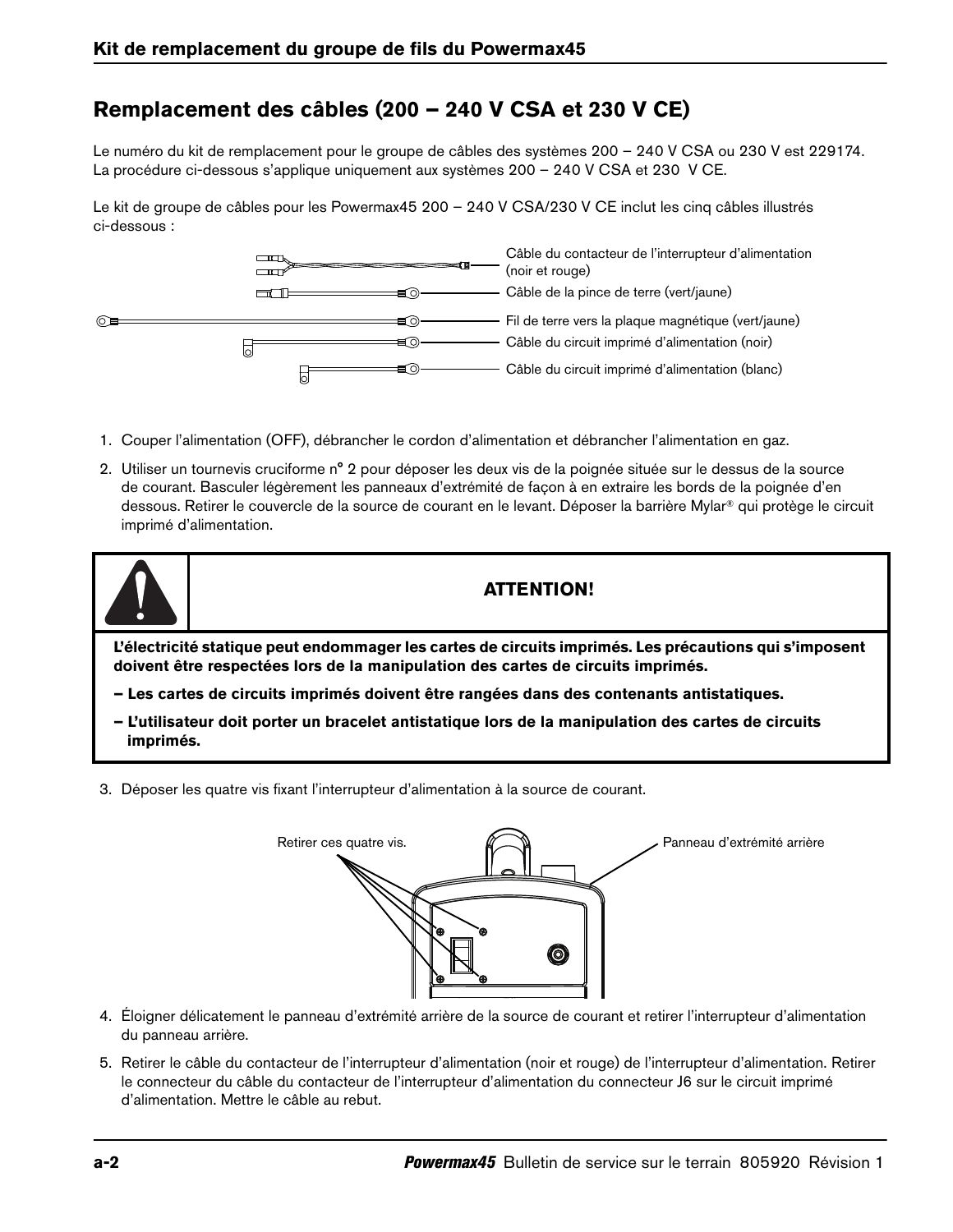- 6. Installer le nouveau câble du contacteur de l'interrupteur d'alimentation (noir et rouge) au même endroit que celui que vous avez retiré. S'assurer que les câbles rouge et noir sont connectés à l'interrupteur d'alimentation dans la position correcte, comme illustré sur la figure [page 3.](#page-10-0)
- 7. Incliner l'interrupteur d'alimentation vers le haut afin de pouvoir accéder aux vis fixant les câbles du circuit imprimé d'alimentation à l'interrupteur d'alimentation.
- 8. Retirer les deux vis qui fixent les fils noir et blanc du circuit imprimé d'alimentation au bas de l'interrupteur d'alimentation.
- 9. Retirer les deux vis qui fixent les fils noir et blanc du circuit imprimé d'alimentation du circuit imprimé d'alimentation. Mettre les câbles au rebut.
- 10. Installer les deux nouveaux câbles noir et blanc du circuit imprimé d'alimentation au même endroit que ceux que vous avez retirés, comme illustré sur la figure suivante.

<span id="page-10-0"></span>**Note :** S'assurer que les lames plates des câbles du circuit imprimé d'alimentation sont dirigées vers le haut et sont connectés sous les bornes de l'interrupteur d'alimentation.

#### **Serrer les vis de fixation des câbles à un couple de 23,0 kg cm.**



- 11. Réinstaller l'interrupteur d'alimentation à l'aide des quatre vis retirées auparavant. S'assurer que le « I » de l'interrupteur est en haut, et le « O » en bas. Placer le panneau d'extrémité arrière en bonne position.
- 12. Détacher le câble du collier de mise à la terre du collier du panneau d'extrémité arrière.
- 13. Déposer la vis utilisée pour fixer le câble du collier de mise à la terre, le fil de terre (vers la plaque magnétique), et le fil fin vert/jaune (vers l'interface de la torche machine). Retirer la vis qui connecte le fil de terre à la plaque magnétique.
- 14. Mettre au rebut l'ancien câble du collier de mise à la terre et le fil de terre (vers la plaque magnétique).
- 15. Installer les câbles du dissipateur thermique dans l'ordre suivant, à l'aide des vis retirées auparavant :
	- a. Nouveau câble du collier de mise à la terre (passage derrière la conduite de gaz comme illustré)
	- b. Nouveau fil de terre (passage derrière le flexible du filtre à air vers la plaque magnétique)
	- c. Fil fin vert/jaune de l'interface de torche machine (s'assurer de serrer ce câble et le fil de terre au connecteur du flexible du drain du filtre à air pour éviter de pincer les fils)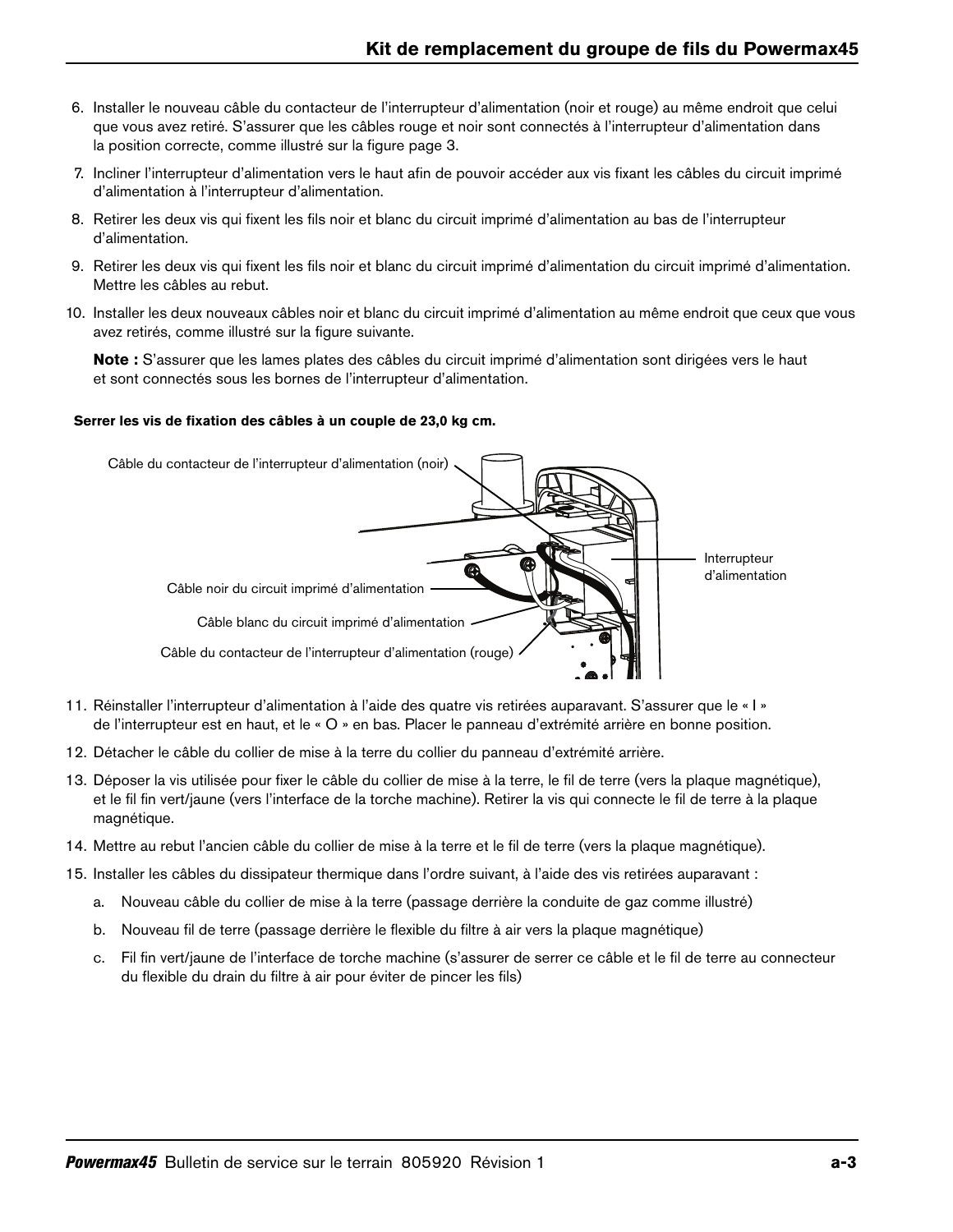# Collier de mise à la terre Panneau d'extrémité arrière Câble du collier de mise à la terre Conduite de gaz 7 Fil de mise à la terre (vers la plaque magnétique)  $\begin{array}{c} \begin{array}{c} \begin{array}{ccc} \end{array} & \begin{array}{cc} \end{array} & \end{array} \end{array}$  Tige du dissipateur thermique

- 16. Attacher le câble du collier de mise à la terre au collier, et fixer le collier de mise à la terre à la plaque magnétique et utilisant les vis retirées auparavant.
- 17. Remplacer la barrière Mylar sur le circuit imprimé d'alimentation.
- 18. En prenant soin de ne pas pincer les fils, faire coulisser le couvercle sur la source de courant pour le remettre en place. Positionner les poignées sur les orifices de la partie supérieure du couvercle, puis utiliser les deux vis retirées auparavant pour fixer le couvercle.
- 19. Reconnecter l'alimentation électrique et l'alimentation en gaz.

# **Replacer les câbles (400 V CE et 480 V CSA)**

Le numéro du kit de remplacement pour le groupe de câble 400 V CE ou 480 V CSA est 229183. La procédure ci-dessous s'applique uniquement aux systèmes 400 V CE et 480 V CSA.

Le kit de groupe de câbles pour les Powermax45 400 V CE/480 V CSA inclut les cinq câbles illustrés ci-dessous :



- 1. Couper l'alimentation (OFF), débrancher le cordon d'alimentation et débrancher l'alimentation en gaz.
- 2. Utiliser un tournevis cruciforme n° 2 pour déposer les deux vis de la poignée située sur le dessus de la source de courant. Basculer légèrement les panneaux d'extrémité de façon à en extraire les bords de la poignée d'en dessous. Retirer le couvercle de la source de courant en le levant. Déposer la barrière Mylar qui protège le circuit imprimé d'alimentation.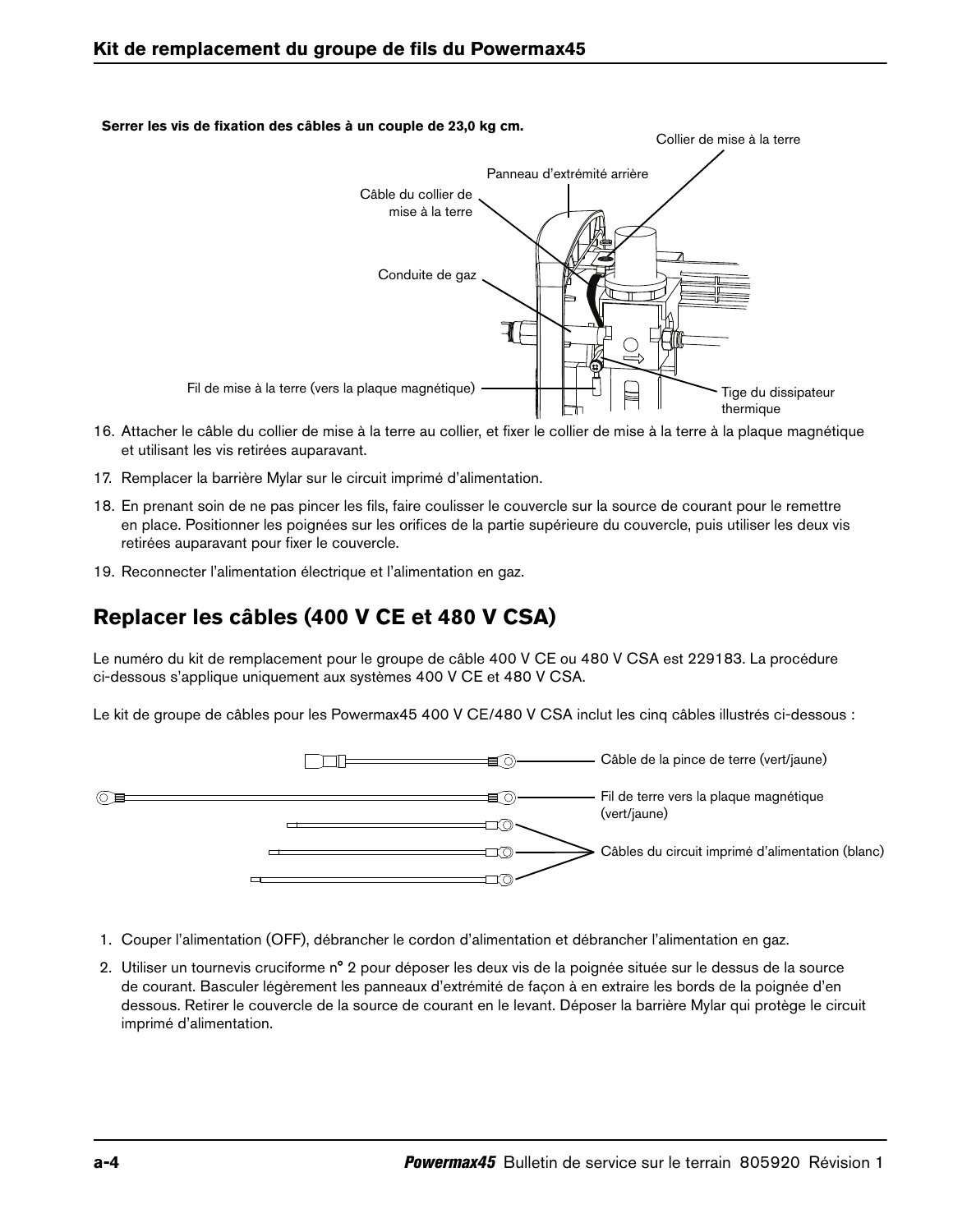

## **ATTENTION!**

**L'électricité statique peut endommager les cartes de circuits imprimés. Les précautions qui s'imposent doivent être respectées lors de la manipulation des cartes de circuits imprimés.**

- **Les cartes de circuits imprimés doivent être rangées dans des contenants antistatiques.**
- **L'utilisateur doit porter un bracelet antistatique lors de la manipulation des cartes de circuits imprimés.**
- 3. Retirer la vis qui maintient la poignée de l'interrupteur rotatif, puis la retirer, ainsi que l'œillet intérieur en plastique. Déposer les quatre vis fixant l'interrupteur rotatif à la source de courant.



- 4. Éloigner délicatement le panneau d'extrémité arrière de la source de courant et retirer l'interrupteur rotatif du panneau arrière.
- 5. Incliner l'interrupteur rotatif vers le haut afin de pouvoir accéder aux vis fixant les trois câbles du circuit imprimé d'alimentation à l'interrupteur rotatif.
- 6. Desserrer les trois vis qui fixent les fils du circuit imprimé d'alimentation à l'interrupteur rotatif, puis tirer doucement les fils hors de l'interrupteur.
- 7. Retirer les trois vis qui fixent les fils du circuit imprimé d'alimentation du circuit imprimé d'alimentation. Mettre les câbles au rebut.
- 8. Installer les trois nouveaux fils du circuit imprimé d'alimentation au même endroit que ceux que vous avez retirés, comme illustré sur la figure suivante.

**Note :** S'assurer de fixer les fils correctement, par exemple le fil T1 sur le connecteur T1.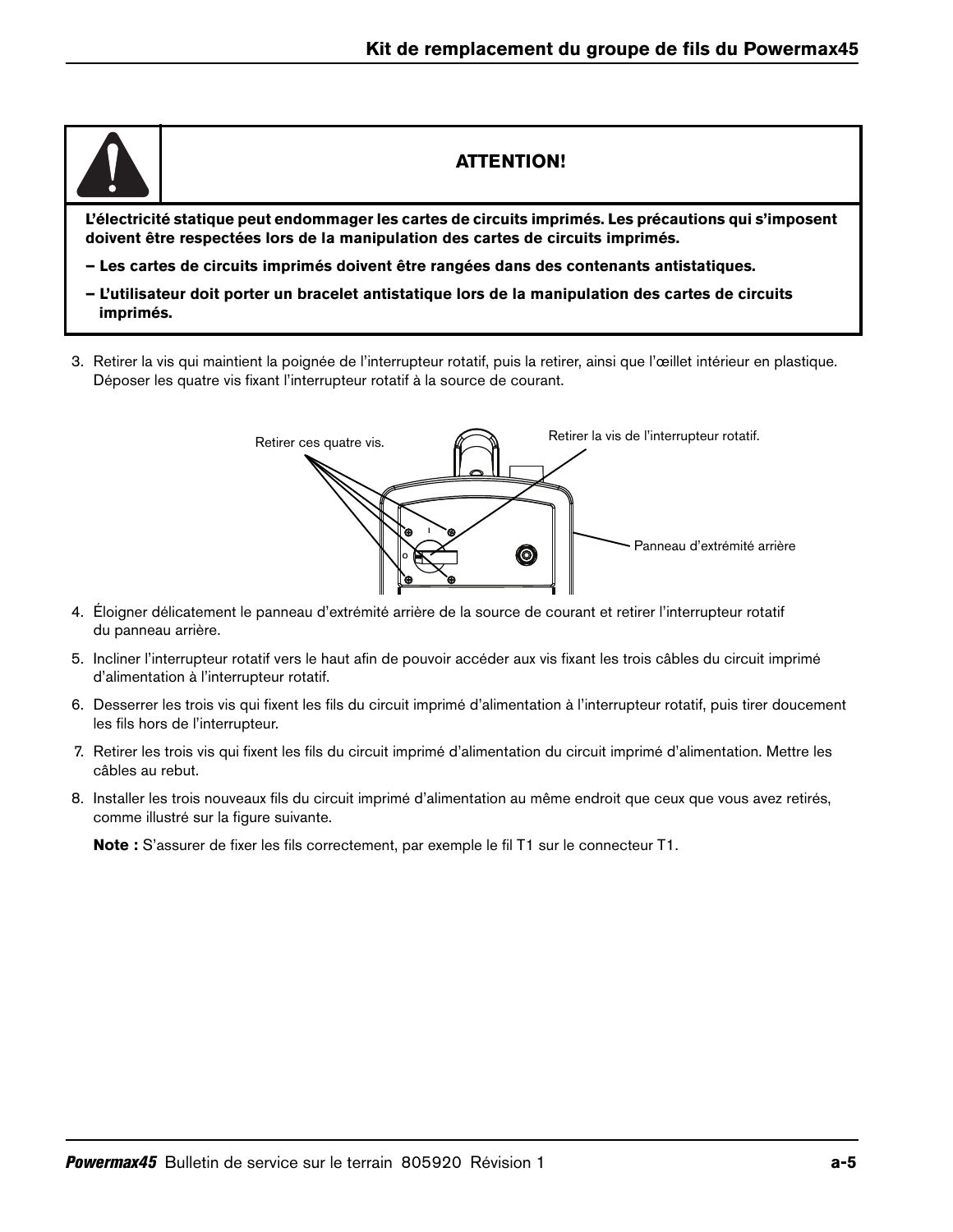**Serrer les vis de fixation des câbles à un couple de 23,0 kg cm.**



- 9. À l'aide des quatre vis retirées auparavant, réinstaller l'interrupteur rotatif dans l'ordre inverse de son démontage. S'assurer que le « I » de la poignée de l'interrupteur rotatif est en haut. Placer le panneau d'extrémité arrière en bonne position.
- 10. Détacher le câble du collier de mise à la terre du collier.
- 11. Déposer la vis utilisée pour fixer le câble du collier de mise à la terre, le fil de terre (vers la plaque magnétique), et le fil fin vert/jaune (vers l'interface de la torche machine). Retirer la vis qui connecte le fil de terre à la plaque magnétique.
- 12. Mettre au rebut l'ancien câble du collier de mise à la terre et le fil de terre (vers la plaque magnétique).
- 13. Installer les câbles du dissipateur thermique dans l'ordre suivant, à l'aide des vis retirées auparavant :
	- a. Nouveau câble du collier de mise à la terre (passage derrière la conduite de gaz comme illustré)
	- b. Nouveau fil de terre (passage derrière le flexible du filtre à air vers la plaque magnétique)
	- c. Fil fin vert/jaune de l'interface de torche machine (s'assurer de serrer ce câble et le fil de terre au connecteur du flexible du drain du filtre à air pour éviter de pincer les fils)

#### **Serrer les vis de fixation des câbles à un couple de 23,0 kg cm.**

Collier de mise à la terre



- 14. Attacher le câble du collier de mise à la terre au collier, et fixer le collier de mise à la terre à la plaque magnétique et utilisant les vis retirées auparavant.
- 15. Remplacer la barrière Mylar sur le circuit imprimé d'alimentation.